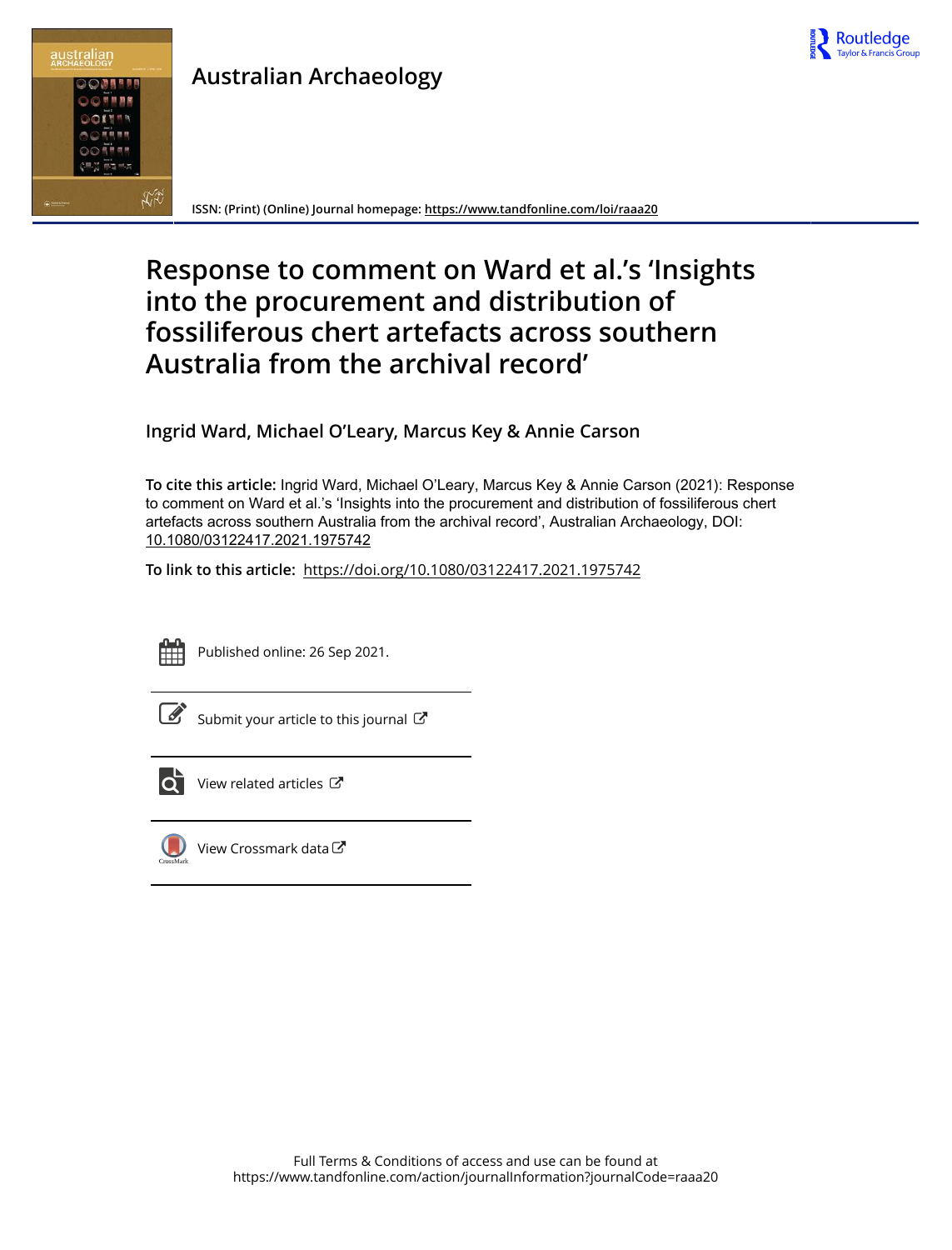#### COMMENT



Check for updates

### Response to comment on Ward et al.'s 'Insights into the procurement and distribution of fossiliferous chert artefacts across southern Australia from the archival record'

Ingrid Ward<sup>a</sup> (D, Michael O'Leary<sup>b</sup> (D, Marcus Key<sup>c</sup> (D) and Annie Carson<sup>d</sup>

<sup>a</sup>School of Social Sciences, University of Western Australia, Australia; <sup>b</sup>School of Earth Sciences, University of Western Australia, Australia; <sup>c</sup>Department of Earth Sciences, Dickinson College, USA; <sup>d</sup>WA Museum, Western Australia, Australia

We appreciate the opportunity to respond to the arguments put forward by Bird et al. against the premise of a long-distance source and trade of bryozoan fossiliferous chert across southern Australia. Given the long-standing enigma of fossiliferous chert artefacts and their apparent offshore source, it is appropriate for there to be some debate when this enigma is challenged. However, it is difficult to understand why Bird et al. ignore the geological evidence that indicates unequivocally that the source of fossiliferous chert cannot be from the Perth Basin (O'Leary et al. 2017), and offer no alternative source. Bird et al. themselves seem to acknowledge, with reference to Glover (1975a), that 'no local sources [of fossiliferous chert] are known, but it most closely resembles chert from the Eucla area'.

As noted in O'Leary et al. (2017:37), the idea of a transport pathway of Eocene-age fossiliferous chert along the south coast (from Eucla) was first proposed by Glover and Cockbain (1971). Only after petroleum exploration wells were drilled on the Rottnest Shelf, which contained bands of fossiliferous chert, did Glover (1975a, 1975b) and Quilty (1978) opt for an offshore source. This change in thinking was considered to account for the apparent westward increase in frequency of chert artefacts, absence of a suitable local onshore chert source, and absence of chert artefacts in strata younger than 4.5 ka. The latter was attributed to an elimination of source following post-glacial flooding of the continental shelf. Yet an offshore source in the Perth Basin remains unlikely given that the well data show chert bands in Eocene to Miocene age formations (a similar age to the chert deposits on the Nullarbor) at depths of 50-400 m below lowest sea levels at the Last Glacial Maximum (LGM). Critically, chert can only form under pressure from burial. There are extensive supporting datasets including geological (e.g. borehole), geochronological (Glover and Cockbain 1971), geophysical (e.g. shallow seismic)

and neotectonic evidence that show the surficial and shallow subsurface sediments of the Rottnest Shelf consist of Pleistocene marine calcarenites. It is a geological impossibility for in situ Eocene chert deposits to exist at or just below the seabed on the Rottnest Shelf where it could be accessed as a resource.

The main part of Bird et al.'s argument revolves around the distance-from-material-source concept, namely that raw material distribution declines with increasing distance from source. While this decline may exist for local Plantagenet chert, this trend (effect) and the various processes that are involved in making it (cause) may not hold up when considering material sources over distances of hundreds of kilometres where research and preservation bias are significant factors. Even within the Perth region, Bird et al.'s figure highlights the distribution of sites with fossiliferous chert in a broad arc around the Perth floodplain. This mirrors the distribution of archaeological sites generally, with the vast majority, whether a result of research bias or preservation, associated with the Bassendean sand (Bowdler et al. 1991).

The archaeological record is largely based on material remains being created, preserved and found. Thus, an easterly decline in archaeological material may reflect one or more of the following aspects:

- 1. Population density. There is higher occupation and use of the Swan Coastal Plain, decreasing to the east;
- 2. Preservation bias. The depositional nature of the Swan Coastal Plain will be more likely to preserve material within a stratigraphic context (although see Bowdler et al. 1991) whereas the environments east of the Darling Scarp are more likely to behave as a palimpsest;

CONTACT Ingrid Ward a ingrid.ward@uwa.edu.au school of Social Sciences, University of Western Australia, Australia 2021 Australian Archaeological Association Inc.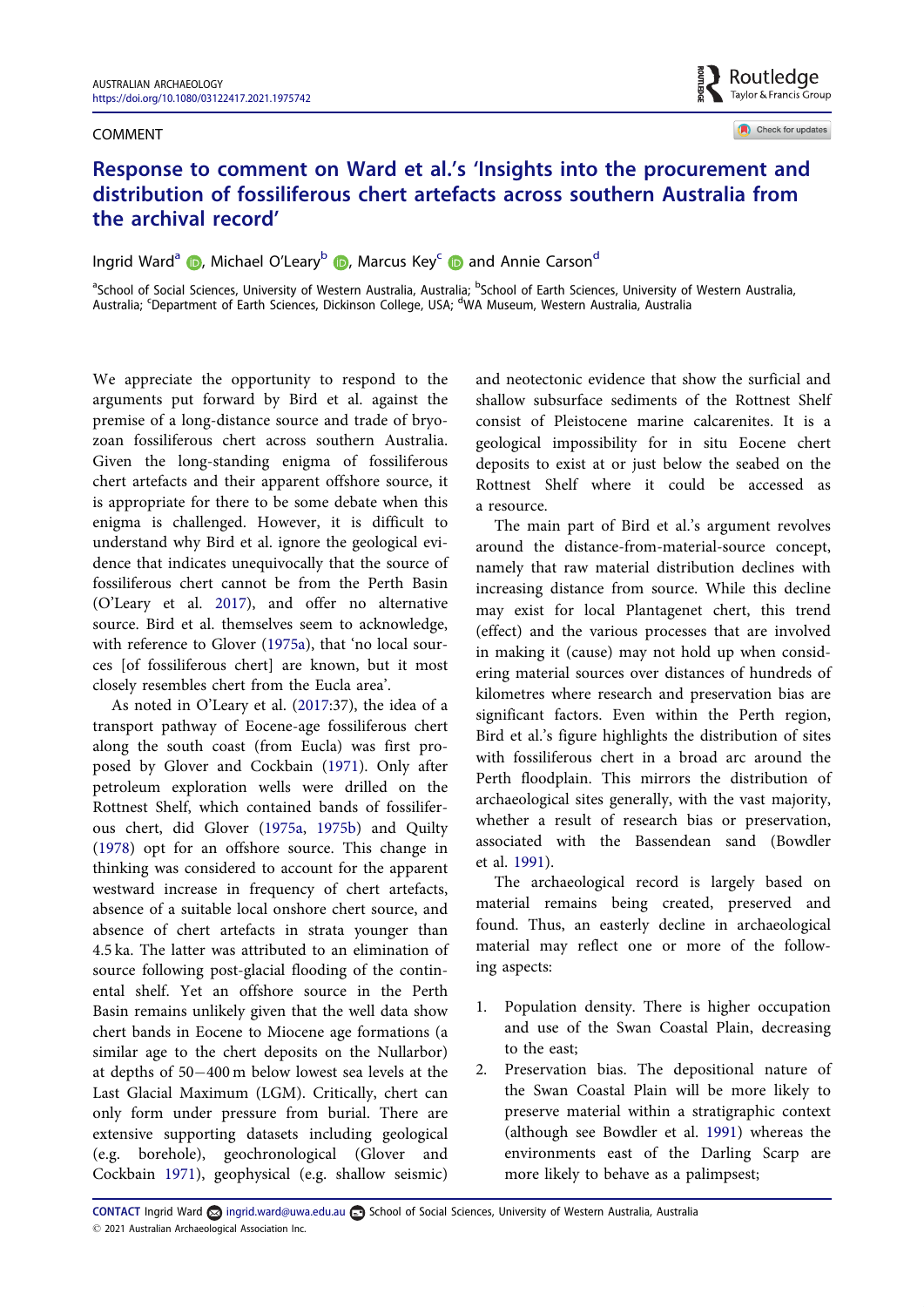3. Visibility and survey bias. Erosion blowouts of coastal dunes on the Swan Coastal Plain are more likely to expose lithics whereas these types of erosional features are less common east of the Darling Scarp; and fewer archaeological surveys have been conducted east of the Darling Scarp.

Consideration also needs to be given to visibility and preservation bias along the inundated southern coastal plain. The idea of people utilising resources on a now inundated coastal plain, albeit off the southern rather than the western Australian coast, was considered by Ward et al. (2019a; see also Munroe 2011). However, evidence for exploitation and trade of Eocene fossiliferous chert along the southern coastline may now be lost to sea level rise. Archaeological evidence along parts of the current Eucla coast will also have been subject to erosion rates of 1 m/yr or more for many millennia (Geoscience Australia 2019).

Bird et al. question why spiculitic-rich Plantagenet 'chert' would be bypassed in favour of more distant Eucla chert. One answer might be that the Plantagenet chert is an inferior lithic material with which to manufacture stone tools (Glover 1984). It should be noted that in the geological literature the Plantagenet material is defined as a spiculite and specifically 'spiculite-rich Princess Royal Spongolite' and is not a true chert (Gammon et al. 2000). Bird et al. add that 'there is no evidence that this [Plantagenet] material travelled as far as the west coast'. We question how much of this absent evidence, including the cited studies of Bird (1985) and Ferguson (1980), actually involved the qualitative differentiation of spiculitic-rich Plantagenet material.

Similarly, Bird et al. comment on the distinction of Eucla 'white or black flint', arguing if these were in the assemblages of the Swan Coastal Plain then they would be expected to show high levels of curation. The problem is that chert can rapidly lose its colour and develop a white patina if exposed to air (Flint et al. 1989:26; and cited in Ward et al. 2019a) or if buried may take on the colour of the sediment (Dortch and Glover 1983; Glover 1974). So, without sectioning the artefacts, it may be difficult to identify them as white or black flint.

Finally, we come to the question about the use of fossiliferous chert as a chronological marker. Bird et al. identify a key issue, namely that with absolute dates from only nine sites 'the dated evidence is scarce'. Taking their argument, a testable hypothesis needs to be put forward that all sites younger than 6 ka are a result of 'site formation factors' (i.e. reworking) or recycling. Bowdler et al. (1991) argue that most sites in the Swan Coastal Plain are

seriously disturbed and the archaeological interpretations from these are open to argument (cf. Pearce 1992). O'Leary et al. (2017:42), and earlier Ferguson (1980) and Worrell (2008), have explored recycling and found it to be inconsistent, with Worrell (2008) concluding that there must be some other explanation for the continued availability of chert into the middle late Holocene.

Ultimately, fossiliferous cherts of all types remain an archaeological enigma and they all warrant much further investigation. Rather than engaging in dialectic arguments around the likelihood of a westerly source of Eocene fossiliferous chert, it may be better to re-examine the data on distance-from-materialsource trends and likelihood of offshore sources. This may include exploring transport patterns represented in existing debitage assemblages (e.g. Ditchfield 2016), and utilising the most diagnostic feature of this material – the embedded fossils – to characterise and compare various sources of chert with available archaeological assemblages (e.g. Ward et al. 2019b). As a start, it would be worthwhile applying the non-destructive methods outlined by Ward et al. (2019b) to the characterisation and provenance of the Dunsborough (Glover et al. 1978) and Scadden (Dortch and Glover 1983) implements.

#### Acknowledgements

We wish to thank Tony Cockbain for helpful comments on our response.

#### Disclosure statement

No potential conflict of interest was reported by the author(s).

#### **ORCID**

Ingrid Ward http://orcid.org/0000-0002-0566-1479 Michael O'Leary **http://orcid.org/0000-0001-7040-3137** Marcus Key D http://orcid.org/0000-0003-4097-0143

#### References

- Bird, C. 1985 Prehistoric Lithic Resource Utilisation: A Case Study from the Southwest of Western Australia. Unpublished PhD thesis., University of Western Australia, Perth.
- Bowdler, S., L. Strawbridge and M. Schwede 1991 Archaeological mitigation in the Perth metropolitan region. Australian Archaeology 32(1):21–25.
- Ditchfield, K. 2016 An experimental approach to distinguishing different stone artefact transport patterns from debitage assemblages. Journal of Archaeological Science 65:44–56.
- Dortch, C.A., and J.E. Glover 1983 The Scaddan implement: A re-analysis of a probable Acheulian handaxe found in Western Australia. Records of the West Australian Museum 10(4):319–334.